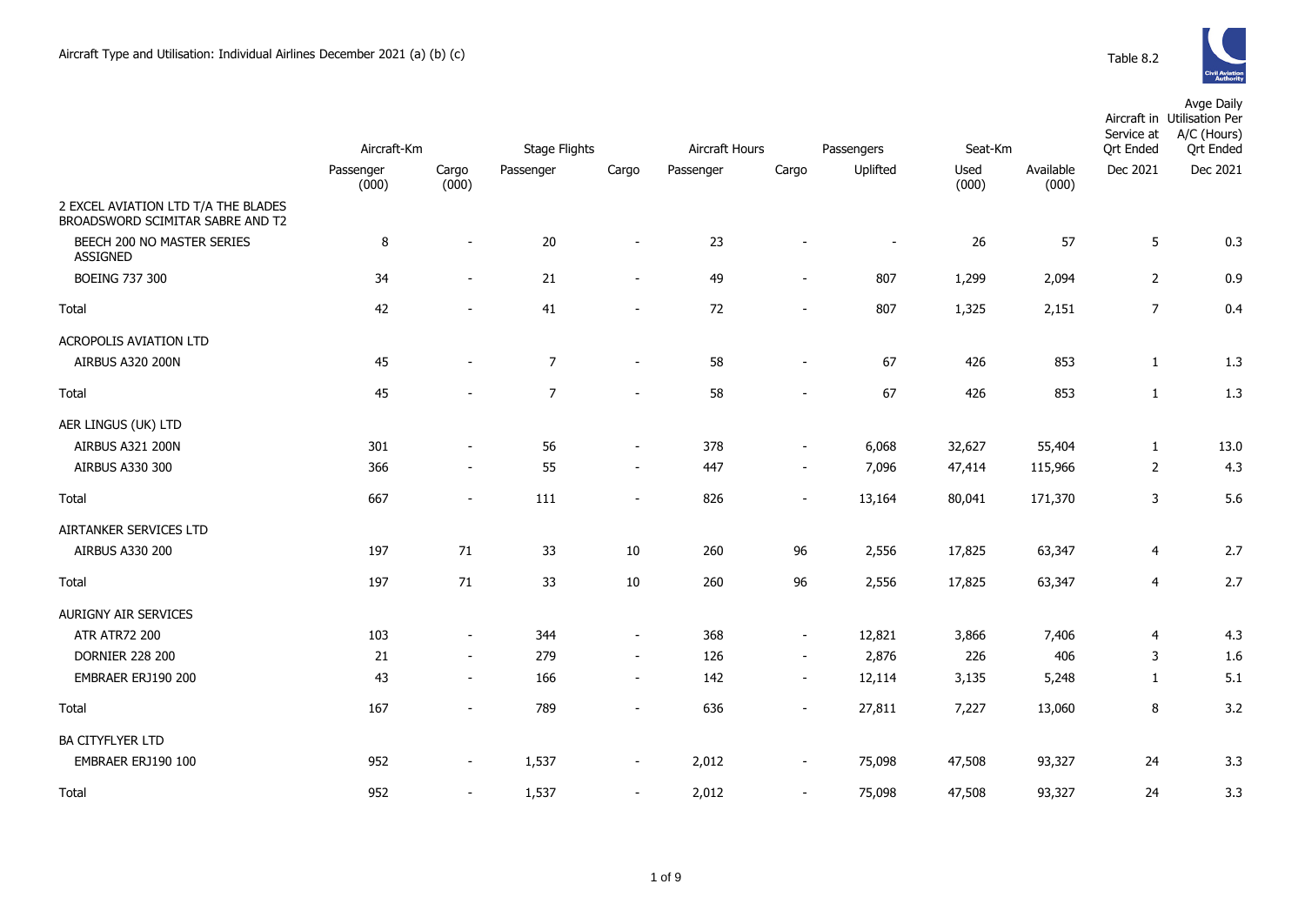

Avge Daily

|                                                    | Aircraft-Km        |                          | <b>Stage Flights</b>     |                          | Aircraft Hours           |                          | Passengers |                | Seat-Km                  |                       | Aircraft in Utilisation Per<br>A/C (Hours)<br><b>Qrt Ended</b> |
|----------------------------------------------------|--------------------|--------------------------|--------------------------|--------------------------|--------------------------|--------------------------|------------|----------------|--------------------------|-----------------------|----------------------------------------------------------------|
|                                                    | Passenger<br>(000) | Cargo<br>(000)           | Passenger                | Cargo                    | Passenger                | Cargo                    | Uplifted   | Used<br>(000)  | Available<br>(000)       | Ort Ended<br>Dec 2021 | Dec 2021                                                       |
| BAE SYSTEMS (CORP AIR TVL) LTD                     |                    |                          |                          |                          |                          |                          |            |                |                          |                       |                                                                |
| EMBRAER EMB145 NO MASTER SERIES<br><b>ASSIGNED</b> | $\overline{4}$     |                          | $12\,$                   |                          | 8                        | $\sim$                   | 98         | $30\,$         | 182                      | $\overline{2}$        | 0.2                                                            |
| Total                                              | $\overline{4}$     |                          | 12                       |                          | 8                        |                          | 98         | 30             | 182                      | $\overline{2}$        | 0.2                                                            |
| <b>BLUE ISLANDS LIMITED</b>                        |                    |                          |                          |                          |                          |                          |            |                |                          |                       |                                                                |
| <b>ATR ATR42 300</b>                               | 15                 |                          | 84                       | $\overline{\phantom{a}}$ | 64                       | $\overline{\phantom{a}}$ | 2,353      | 495            | 712                      | $\mathbf{1}$          | 1.8                                                            |
| <b>ATR ATR72 200</b>                               | 110                | $\overline{\phantom{a}}$ | 564                      | $\overline{\phantom{a}}$ | 433                      | $\overline{\phantom{a}}$ | 18,388     | 4,001          | 7,478                    | 4                     | 3.8                                                            |
| Total                                              | 125                | $\overline{\phantom{a}}$ | 648                      | $\overline{\phantom{a}}$ | 497                      | $\overline{\phantom{a}}$ | 20,741     | 4,496          | 8,190                    | 5                     | 3.4                                                            |
| BRITISH AIRWAYS PLC                                |                    |                          |                          |                          |                          |                          |            |                |                          |                       |                                                                |
| AIRBUS A319 100                                    | 1,179              | $\overline{\phantom{a}}$ | 1,936                    | $\overline{\phantom{a}}$ | 2,754                    | $\overline{\phantom{a}}$ | 164,356    | 97,968         | 157,005                  | 30                    | 2.8                                                            |
| AIRBUS A320 200                                    | 4,048              | $\sim$                   | 3,870                    | $\overline{\phantom{a}}$ | 7,589                    | $\sim$                   | 368,563    | 387,067        | 678,944                  | 67                    | 4.3                                                            |
| AIRBUS A320 200N                                   | 2,408              | $\overline{\phantom{a}}$ | 1,613                    | $\overline{\phantom{a}}$ | 4,064                    | $\overline{\phantom{a}}$ | 155,533    | 231,575        | 399,135                  | 17                    | 8.2                                                            |
| AIRBUS A321 200                                    |                    | $\overline{\phantom{a}}$ | $\overline{\phantom{a}}$ | $\overline{\phantom{a}}$ | $\sim$                   | $\overline{\phantom{a}}$ | $\sim$     | $\blacksquare$ | $\overline{\phantom{a}}$ | 18                    |                                                                |
| AIRBUS A321 200N                                   | 1,006              | $\overline{\phantom{a}}$ | 642                      | $\overline{\phantom{a}}$ | 1,691                    | $\overline{\phantom{a}}$ | 79,585     | 126,933        | 203,855                  | 10                    | 6.6                                                            |
| AIRBUS A350 1000                                   | 2,169              | 322                      | 290                      | 42                       | 2,785                    | 429                      | 76,636     | 573,740        | 718,001                  | 8                     | 12.0                                                           |
| <b>AIRBUS A380 800</b>                             | 1,110              | $\overline{2}$           | 165                      | 3                        | 1,429                    | 5                        | 55,148     | 379,774        | 520,523                  | 12                    | 1.4                                                            |
| <b>BOEING 777 200</b>                              | 10,035             | 63                       | 1,654                    | 32                       | 12,907                   | 103                      | 304,350    | 1,979,316      | 2,806,173                | 43                    | 8.9                                                            |
| <b>BOEING 777 300ER</b>                            | 4,445              | 375                      | 594                      | 57                       | 5,567                    | 481                      | 119,595    | 896,632        | 1,260,184                | 16                    | 12.0                                                           |
| <b>BOEING 787 10</b>                               | 761                | $\blacksquare$           | 114                      | $\blacksquare$           | 957                      | $\sim$                   | 20,800     | 140,331        | 194,697                  | 2                     | 14.6                                                           |
| <b>BOEING 787 8</b>                                | 3,031              | 332                      | 475                      | 39                       | 3,916                    | 430                      | 71,609     | 465,360        | 648,550                  | 12                    | 10.1                                                           |
| <b>BOEING 787 9</b>                                | 5,909              | 143                      | 805                      | 28                       | 7,360                    | 187                      | 119,403    | 880,276        | 1,276,376                | 18                    | 12.7                                                           |
| Total                                              | 36,102             | 1,236                    | 12,158                   | 201                      | 51,018                   | 1,634                    | 1,535,578  | 6,158,972      | 8,863,443                | 253                   | 6.5                                                            |
| CARGOLOGICAIR LTD                                  |                    |                          |                          |                          |                          |                          |            |                |                          |                       |                                                                |
| <b>BOEING 747 400</b>                              |                    | 561                      | $\overline{\phantom{a}}$ | 109                      | $\overline{\phantom{a}}$ | 731                      |            |                |                          | 2                     | 11.3                                                           |
| Total                                              |                    | 561                      | $\sim$                   | 109                      | $\overline{\phantom{a}}$ | 731                      |            |                |                          | $\overline{2}$        | 11.3                                                           |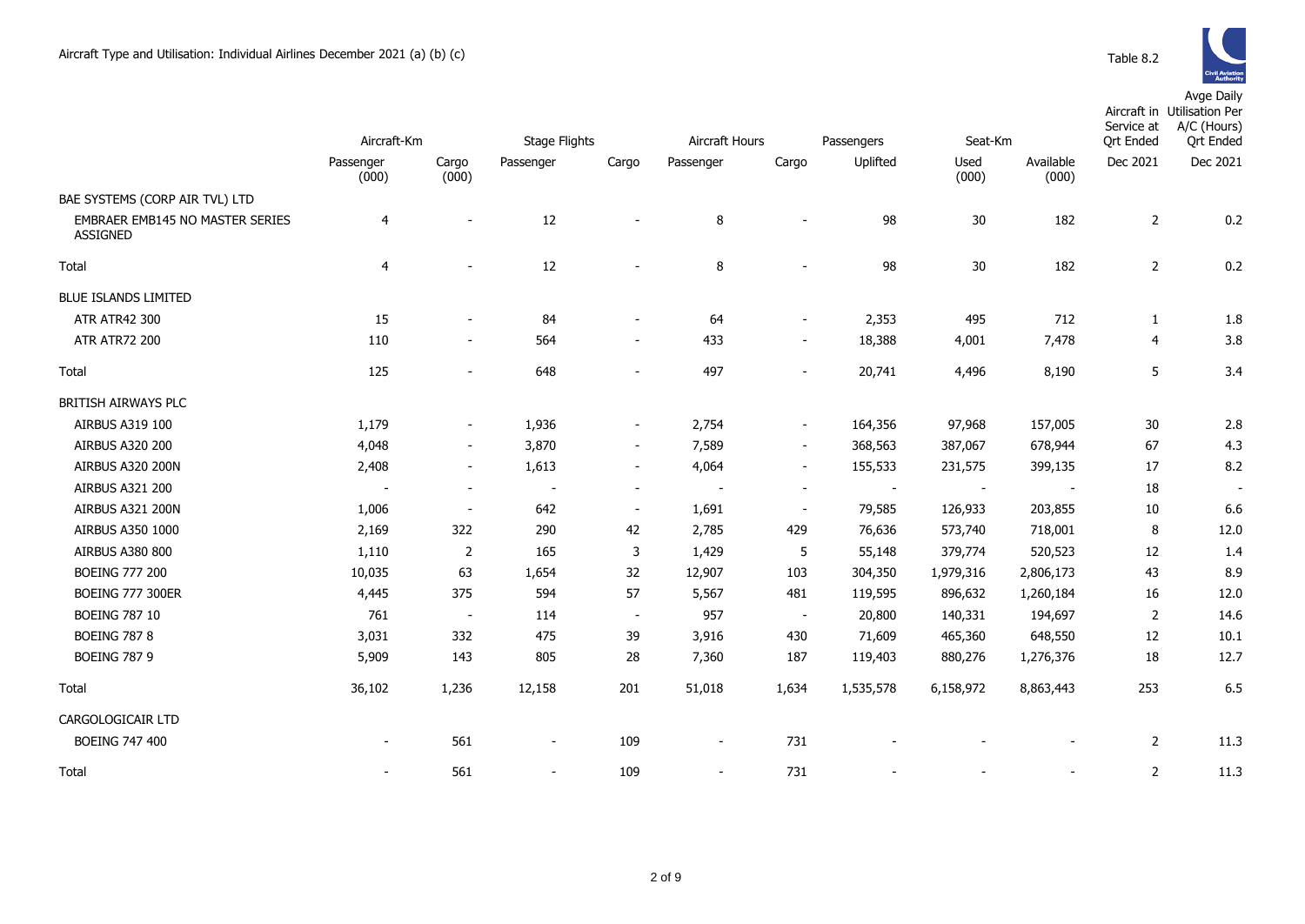

|                                                        | Aircraft-Km              |                          | <b>Stage Flights</b> |                          |                          | Aircraft Hours<br>Passengers |                          |               | Seat-Km                      | Service at<br><b>Qrt Ended</b> | Aircraft in Utilisation Per<br>A/C (Hours)<br><b>Ort Ended</b> |
|--------------------------------------------------------|--------------------------|--------------------------|----------------------|--------------------------|--------------------------|------------------------------|--------------------------|---------------|------------------------------|--------------------------------|----------------------------------------------------------------|
|                                                        | Passenger<br>(000)       | Cargo<br>(000)           | Passenger            | Cargo                    | Passenger                | Cargo                        | Uplifted                 | Used<br>(000) | Available<br>(000)           | Dec 2021                       | Dec 2021                                                       |
| CATREUS AOC LTD                                        |                          |                          |                      |                          |                          |                              |                          |               |                              |                                |                                                                |
| BOMBARDIER BD100 1A10                                  | 26                       |                          | 20                   | $\overline{\phantom{a}}$ | 39                       | $\overline{\phantom{a}}$     | 79                       | 102           | 233                          | $\overline{2}$                 | 0.8                                                            |
| BOMBARDIER BD700 1A10                                  | 75                       |                          | 12                   | $\overline{a}$           | 94                       | $\sim$                       | 69                       | 394           | 973                          | 1                              | 2.2                                                            |
| <b>CESSNA 525 NO MASTER SERIES</b><br><b>ASSIGNED</b>  | 5                        |                          | 5                    | $\sim$                   | 9                        |                              | $\overline{\phantom{a}}$ | 15            | 36                           | 3                              | 0.2                                                            |
| CESSNA 560 NO MASTER SERIES<br><b>ASSIGNED</b>         | 41                       |                          | 42                   |                          | 68                       |                              | $\overline{a}$           | 159           | 331                          | 3                              | 0.9                                                            |
| EMBRAER EMB505 NO MASTER SERIES<br><b>ASSIGNED</b>     |                          |                          |                      |                          |                          |                              |                          |               |                              | $\overline{2}$                 | $\blacksquare$                                                 |
| Total                                                  | 147                      |                          | 79                   | $\blacksquare$           | 209                      | $\blacksquare$               | 148                      | 670           | 1,573                        | 11                             | 0.6                                                            |
| CONCIERGE U LTD                                        |                          |                          |                      |                          |                          |                              |                          |               |                              |                                |                                                                |
| BOMBARDIER BD700 1A11                                  | 60                       |                          | 12                   | $\overline{\phantom{a}}$ | 77                       | $\blacksquare$               | 53                       | 291           | 842                          | $\overline{2}$                 | 1.3                                                            |
| DASSAULT FALCON 7X NO MASTER<br><b>SERIES ASSIGNED</b> | 31                       | $\overline{\phantom{a}}$ | 12                   | $\overline{a}$           | 41                       | $\overline{\phantom{a}}$     | 40                       | 112           | 437                          | 3                              | 0.3                                                            |
| GULFSTREAM GV NO MASTER SERIES<br>ASSIGNED             | 84                       |                          | 19                   | $\blacksquare$           | 104                      | $\blacksquare$               | 76                       | 380           | 1,170                        | $\overline{2}$                 | 1.5                                                            |
| Total                                                  | 175                      |                          | 43                   |                          | 223                      |                              | 169                      | 783           | 2,449                        | $\overline{7}$                 | 0.9                                                            |
| DHL AIR LTD                                            |                          |                          |                      |                          |                          |                              |                          |               |                              |                                |                                                                |
| <b>BOEING 757 200</b>                                  | $\overline{\phantom{a}}$ | 1,017                    | $\sim$               | 1,188                    | $\blacksquare$           | 2,007                        |                          |               | $\qquad \qquad \blacksquare$ | 13                             | 3.8                                                            |
| <b>BOEING 767 300F</b>                                 |                          | 1,045                    | $\sim$               | 300                      | $\overline{\phantom{a}}$ | 1,419                        |                          |               | $\blacksquare$               | $\overline{4}$                 | 10.5                                                           |
| Total                                                  |                          | 2,062                    | $\sim$               | 1,488                    | $\sim$                   | 3,425                        |                          |               |                              | 17                             | 4.9                                                            |
| <b>EASTERN AIRWAYS</b>                                 |                          |                          |                      |                          |                          |                              |                          |               |                              |                                |                                                                |
| <b>ATR ATR72 200</b>                                   | 48                       | $\overline{\phantom{a}}$ | 123                  | $\overline{\phantom{a}}$ | 128                      | $\overline{\phantom{a}}$     | 3,875                    | 1,626         | 3,576                        | $\overline{2}$                 | 2.2                                                            |
| BAE JETSTREAM 4100 4100                                | 65                       | $\overline{\phantom{a}}$ | 205                  | $\overline{a}$           | 173                      | $\blacksquare$               | 2,237                    | 792           | 1,870                        | 13                             | 0.8                                                            |
| EMBRAER EMB135 NO MASTER SERIES<br><b>ASSIGNED</b>     |                          |                          |                      |                          |                          |                              | $\overline{\phantom{a}}$ | $\sim$        | $\overline{\phantom{0}}$     | $\blacksquare$                 | 0.9                                                            |
| EMBRAER EMB145 NO MASTER SERIES<br><b>ASSIGNED</b>     | 2                        |                          | 7                    | $\sim$                   | 5                        | $\overline{\phantom{a}}$     | 187                      | 52            | 114                          | ۰                              | 0.6                                                            |
| EMBRAER ERJ170 100                                     |                          |                          |                      |                          |                          |                              |                          |               |                              |                                |                                                                |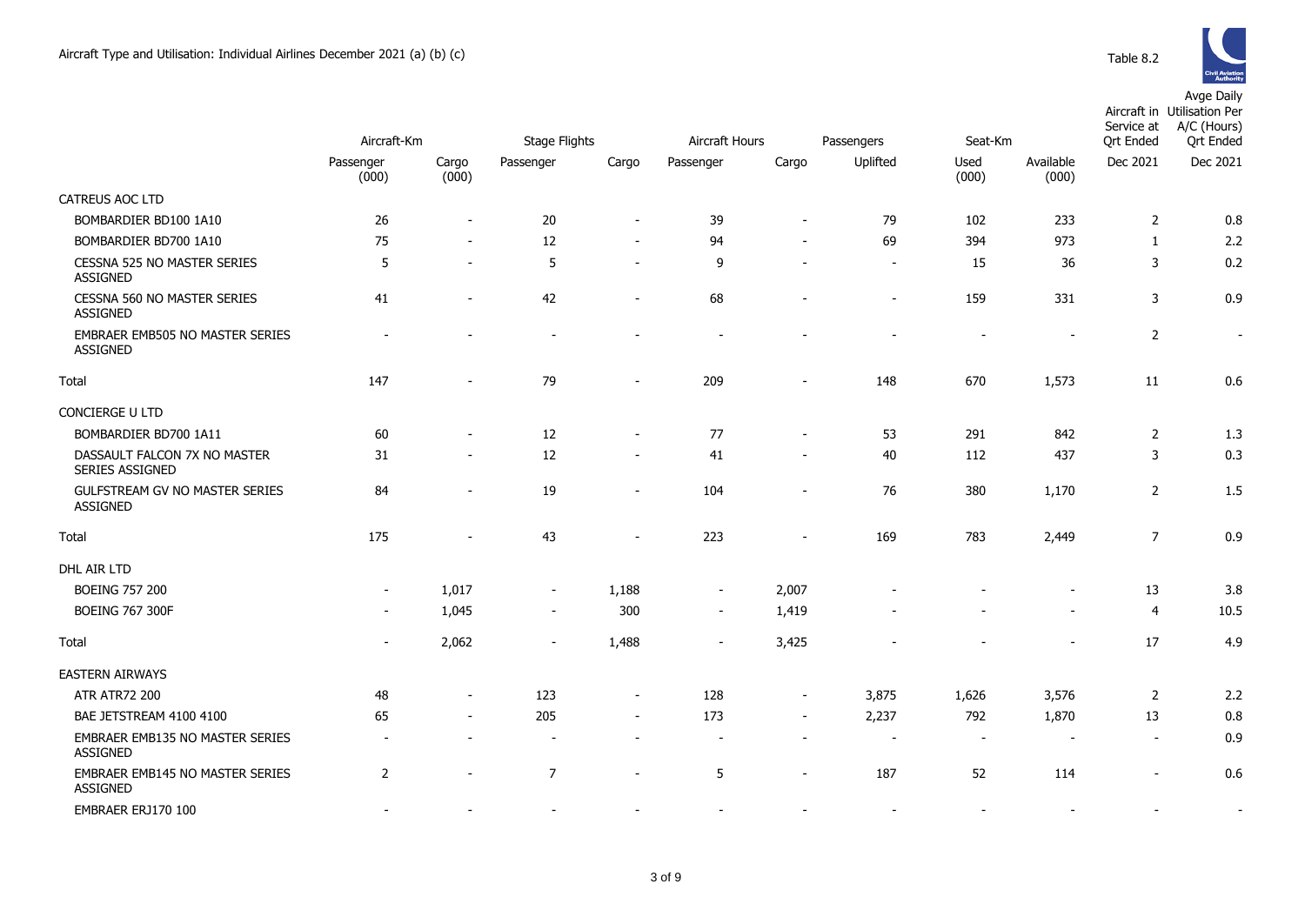

|                                                    | Aircraft-Km        |                          | <b>Stage Flights</b> |                          | Aircraft Hours<br>Passengers |                          |              | Seat-Km        |                    | Service at<br><b>Qrt Ended</b> | Aircraft in Utilisation Per<br>A/C (Hours)<br><b>Qrt Ended</b> |
|----------------------------------------------------|--------------------|--------------------------|----------------------|--------------------------|------------------------------|--------------------------|--------------|----------------|--------------------|--------------------------------|----------------------------------------------------------------|
|                                                    | Passenger<br>(000) | Cargo<br>(000)           | Passenger            | Cargo                    | Passenger                    | Cargo                    | Uplifted     | Used<br>(000)  | Available<br>(000) | Dec 2021                       | Dec 2021                                                       |
| <b>EASTERN AIRWAYS</b>                             |                    |                          |                      |                          |                              |                          |              |                |                    |                                |                                                                |
| EMBRAER ERJ190 100                                 | 15                 | $\blacksquare$           | 29                   | $\overline{\phantom{a}}$ | 28                           |                          | 1,338        | 668            | 1,540              | $\mathbf{1}$                   | 0.9                                                            |
| Total                                              | 130                | $\overline{\phantom{a}}$ | 364                  | $\overline{\phantom{a}}$ | 333                          |                          | 7,637        | 3,138          | 7,100              | 16                             | 1.0                                                            |
| EASYJET UK LTD                                     |                    |                          |                      |                          |                              |                          |              |                |                    |                                |                                                                |
| AIRBUS A319 100                                    | 2,166              | $\overline{\phantom{a}}$ | 2,686                | $\overline{\phantom{a}}$ | 4,282                        | $\overline{\phantom{a}}$ | 237,666      | 181,984        | 337,932            | 64                             | 2.7                                                            |
| <b>AIRBUS A320 200</b>                             | 5,729              | $\overline{\phantom{a}}$ | 5,583                | $\blacksquare$           | 10,437                       | $\overline{\phantom{a}}$ | 539,318      | 540,690        | 1,031,337          | 60                             | 5.9                                                            |
| AIRBUS A320 200N                                   | 5,463              | $\overline{\phantom{a}}$ | 3,772                | $\overline{\phantom{a}}$ | 9,134                        | $\sim$                   | 357,032      | 507,381        | 983,357            | 37                             | 7.9                                                            |
| AIRBUS A321 200N                                   | 1,526              | $\overline{\phantom{a}}$ | 834                  | $\sim$                   | 2,421                        | $\blacksquare$           | 95,601       | 178,624        | 358,584            | 10                             | 7.4                                                            |
| Total                                              | 14,884             | $\sim$                   | 12,875               | $\sim$                   | 26,273                       | $\sim$                   | 1,229,617    | 1,408,679      | 2,711,210          | 171                            | 5.5                                                            |
| EUROPEAN CARGO LTD                                 |                    |                          |                      |                          |                              |                          |              |                |                    |                                |                                                                |
| AIRBUS A340 600                                    |                    | 8                        |                      | $\overline{2}$           |                              | 12                       |              |                |                    | $\overline{2}$                 | 1.9                                                            |
| Total                                              |                    | 8                        |                      | $\overline{2}$           |                              | 12                       |              |                |                    | $\overline{2}$                 | 1.9                                                            |
| EXECUTIVE JET CHARTER LTD                          |                    |                          |                      |                          |                              |                          |              |                |                    |                                |                                                                |
| AGUSTA AW139 NO MASTER SERIES<br><b>ASSIGNED</b>   |                    |                          |                      |                          |                              |                          |              |                |                    | 3                              |                                                                |
| DASSAULT FALCON 2000 NO MASTER<br>SERIES ASSIGNED  |                    |                          |                      |                          |                              |                          |              |                |                    | $\mathbf{1}$                   |                                                                |
| DASSAULT FALCON 7X NO MASTER<br>SERIES ASSIGNED    | 8                  | $\overline{\phantom{a}}$ | $\mathbf{1}$         | $\overline{\phantom{a}}$ | 10                           |                          | $\mathbf{1}$ | $\overline{7}$ | 106                | $\mathbf{1}$                   | 0.2                                                            |
| GULFSTREAM GIV NO MASTER SERIES<br>ASSIGNED        |                    |                          |                      |                          |                              |                          |              |                |                    | $\mathbf{1}$                   | $\overline{\phantom{a}}$                                       |
| GULFSTREAM GVI NO MASTER SERIES<br><b>ASSIGNED</b> | 16                 |                          | 4                    |                          | 19                           |                          | 13           | 77             | 194                | $\overline{2}$                 | 0.4                                                            |
| Total                                              | 24                 |                          | 5                    | $\blacksquare$           | 29                           |                          | 14           | 84             | 300                | 8                              | 0.1                                                            |
| <b>GAMA AVIATION (UK) LTD</b>                      |                    |                          |                      |                          |                              |                          |              |                |                    |                                |                                                                |
| AIRBUS HELICOPTERS MBB BK117 C                     |                    |                          |                      |                          |                              |                          |              |                |                    | 3                              |                                                                |
| BEECH 200 NO MASTER SERIES<br><b>ASSIGNED</b>      |                    |                          |                      |                          |                              |                          |              |                |                    | $\overline{7}$                 |                                                                |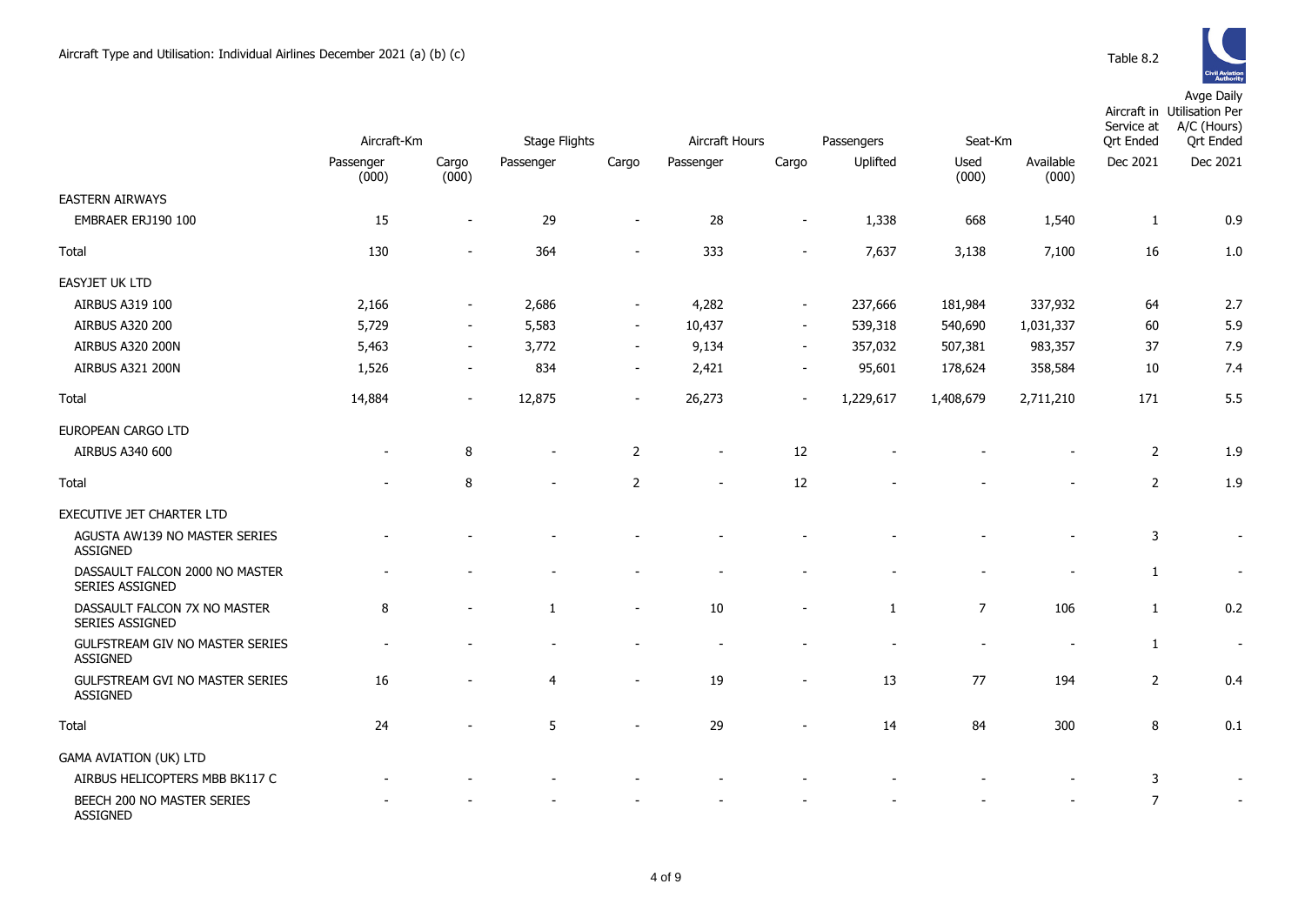

|                                                           | Aircraft-Km    |                          | <b>Stage Flights</b>     | Aircraft Hours           |                |                          | Seat-Km<br>Passengers |                          |                          | Service at<br><b>Qrt Ended</b> | Aircraft in Utilisation Per<br>A/C (Hours)<br><b>Qrt Ended</b> |
|-----------------------------------------------------------|----------------|--------------------------|--------------------------|--------------------------|----------------|--------------------------|-----------------------|--------------------------|--------------------------|--------------------------------|----------------------------------------------------------------|
|                                                           | Passenger      | Cargo                    | Passenger                | Cargo                    | Passenger      | Cargo                    | Uplifted              | Used                     | Available                | Dec 2021                       | Dec 2021                                                       |
|                                                           | (000)          | (000)                    |                          |                          |                |                          |                       | (000)                    | (000)                    |                                |                                                                |
| <b>GAMA AVIATION (UK) LTD</b>                             |                |                          |                          |                          |                |                          |                       |                          |                          |                                |                                                                |
| BOMBARDIER BD700 1A10                                     |                |                          |                          |                          |                |                          |                       | $\sim$                   |                          | 1                              | 0.9                                                            |
| CANADAIR CL600 2B16 600                                   | 10             |                          | 9                        |                          | 15             |                          | 33                    | 73                       | 125                      | $\overline{4}$                 | 0.1                                                            |
| CESSNA 510 NO MASTER SERIES<br><b>ASSIGNED</b>            |                |                          |                          |                          |                |                          |                       | $\overline{\phantom{a}}$ | $\overline{\phantom{a}}$ | $\mathbf{1}$                   | $\overline{\phantom{a}}$                                       |
| CESSNA 560 NO MASTER SERIES<br><b>ASSIGNED</b>            |                |                          |                          |                          |                |                          |                       |                          |                          | 1                              | $\blacksquare$                                                 |
| GULFSTREAM GULFSTREAM G280 NO<br>MASTER SERIES ASSIGNED   | 11             |                          | 14                       |                          | 17             | $\overline{\phantom{a}}$ | 37                    | 36                       | 97                       | $\mathbf{1}$                   | 0.4                                                            |
| Total                                                     | 21             | $\overline{\phantom{a}}$ | 23                       | $\blacksquare$           | 32             | $\blacksquare$           | 70                    | 109                      | 222                      | 18                             | 0.1                                                            |
| JET2.COM LTD                                              |                |                          |                          |                          |                |                          |                       |                          |                          |                                |                                                                |
| <b>AIRBUS A321 200</b>                                    | 107            |                          | 43                       |                          | 163            | $\overline{\phantom{a}}$ | 6,991                 | 18,105                   | 23,471                   | 3                              | 7.5                                                            |
| <b>BOEING 737 300</b>                                     |                |                          | $\overline{\phantom{a}}$ | $\overline{\phantom{a}}$ |                | $\sim$                   |                       | $\blacksquare$           |                          | $\overline{7}$                 | $\overline{\phantom{a}}$                                       |
| <b>BOEING 737 800</b>                                     | 7,575          | $\sim$                   | 3,164                    | $\blacksquare$           | 11,520         | $\sim$                   | 320,495               | 816,710                  | 1,431,670                | 75                             | 6.7                                                            |
| <b>BOEING 757 200</b>                                     | 92             | $\overline{\phantom{a}}$ | 33                       | $\blacksquare$           | 137            | $\overline{\phantom{a}}$ | 4,822                 | 14,149                   | 21,513                   | 8                              | 1.2                                                            |
| Total                                                     | 7,773          | $\overline{\phantom{a}}$ | 3,240                    | $\overline{\phantom{a}}$ | 11,820         | $\overline{\phantom{a}}$ | 332,308               | 848,964                  | 1,476,654                | 93                             | 6.2                                                            |
| JOTA AVIATION LTD                                         |                |                          |                          |                          |                |                          |                       |                          |                          |                                |                                                                |
| BAE AVRO146RJ 100                                         | 1              | $\sim$                   | 6                        | $\overline{\phantom{a}}$ | 4              | $\blacksquare$           | 247                   | 53                       | 126                      | $\mathbf{1}$                   | 0.4                                                            |
| BAE AVRO146RJ 85                                          | 6              | $\sim$                   | 18                       | $\overline{\phantom{a}}$ | 14             | $\sim$                   | 735                   | 237                      | 299                      | 1                              | 0.5                                                            |
| BAE BAE146 300                                            |                | 21                       | $\blacksquare$           | 20                       | $\blacksquare$ | 29                       | $\sim$                | $\sim$                   | $\overline{\phantom{a}}$ | $\mathbf{1}$                   | 0.8                                                            |
| Total                                                     | $\overline{7}$ | 21                       | 24                       | 20                       | 17             | 29                       | 982                   | 290                      | 425                      | 3                              | 0.5                                                            |
| <b>LOGANAIR LTD</b>                                       |                |                          |                          |                          |                |                          |                       |                          |                          |                                |                                                                |
| <b>ATR ATR42 500</b>                                      | 233            | $\sim$                   | 634                      | $\overline{\phantom{a}}$ | 723            | $\blacksquare$           | 10,614                | 3,877                    | 11,174                   | 6                              | 4.2                                                            |
| <b>ATR ATR72 200</b>                                      | 45             | 25                       | 243                      | 90                       | 187            | 92                       | 6,841                 | 1,260                    | 3,207                    | 3                              | 3.7                                                            |
| <b>BRITTEN NORMAN BN2A</b><br>UNDESIGNATED MASTER SERIES  | 15             | $\sim$                   | 441                      | $\sim$                   | 111            | $\sim$                   | 1,436                 | 63                       | 122                      | $\overline{2}$                 | 1.8                                                            |
| DE HAVILLAND DHC6 400                                     | 40             | $\overline{\phantom{a}}$ | 244                      | $\overline{\phantom{a}}$ | 226            | $\blacksquare$           | 1,449                 | 261                      | 769                      | 3                              | 2.3                                                            |
| <b>EMBRAER EMB135 NO MASTER SERIES</b><br><b>ASSIGNED</b> | 77             | $\sim$                   | 202                      | $\overline{\phantom{a}}$ | 218            | $\overline{\phantom{a}}$ | 3,343                 | 1,331                    | 2,850                    | $\overline{4}$                 | 1.9                                                            |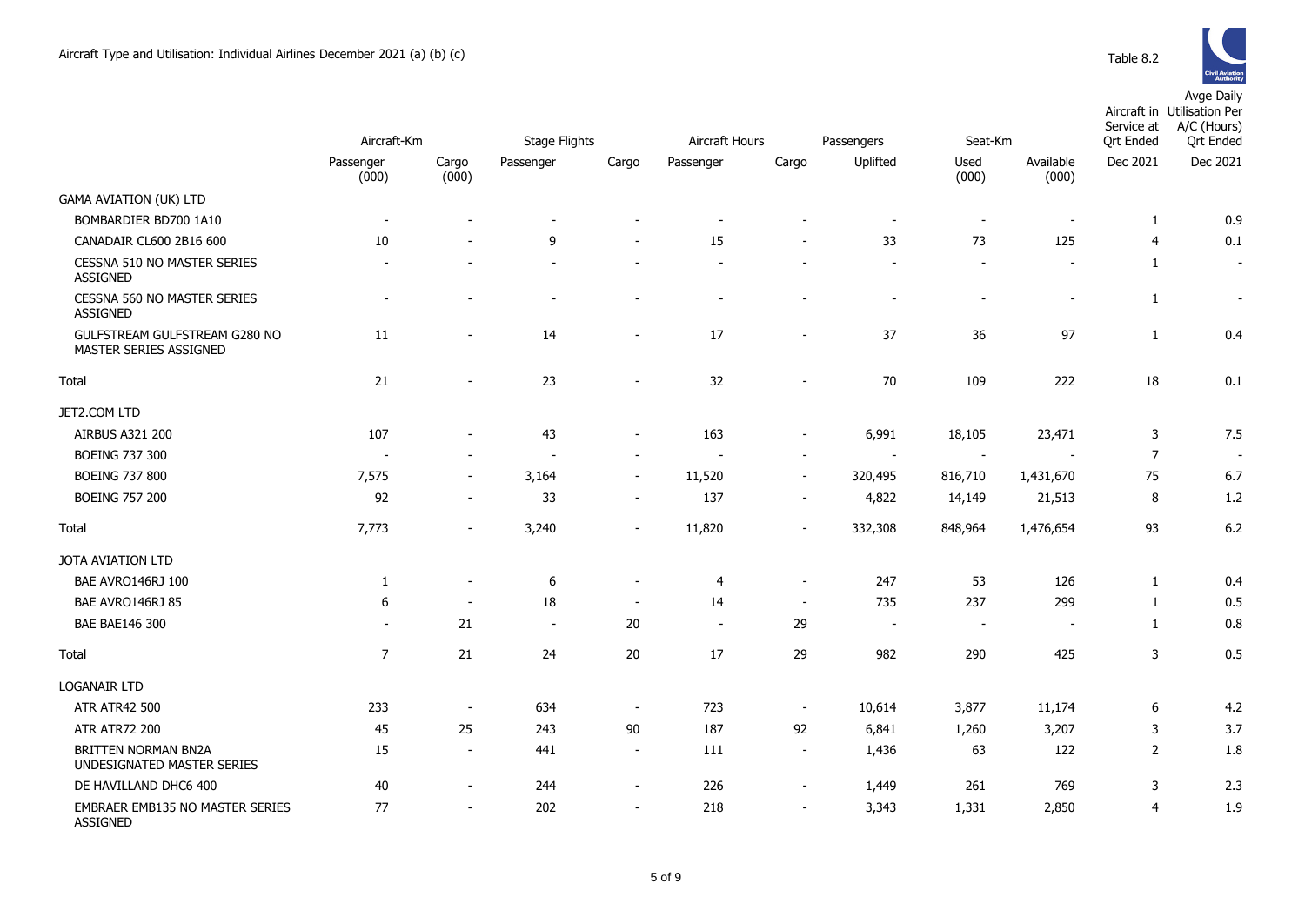

|                                                     | Aircraft-Km        |                          | <b>Stage Flights</b> |                          | Aircraft Hours |                          | Passengers               | Seat-Km        |                    | Service at<br><b>Qrt Ended</b> | Aircraft in Utilisation Per<br>A/C (Hours)<br><b>Qrt Ended</b> |
|-----------------------------------------------------|--------------------|--------------------------|----------------------|--------------------------|----------------|--------------------------|--------------------------|----------------|--------------------|--------------------------------|----------------------------------------------------------------|
|                                                     | Passenger<br>(000) | Cargo<br>(000)           | Passenger            | Cargo                    | Passenger      | Cargo                    | Uplifted                 | Used<br>(000)  | Available<br>(000) | Dec 2021                       | Dec 2021                                                       |
| <b>LOGANAIR LTD</b>                                 |                    |                          |                      |                          |                |                          |                          |                |                    |                                |                                                                |
| EMBRAER EMB145 NO MASTER SERIES<br><b>ASSIGNED</b>  | 784                | $\overline{\phantom{a}}$ | 1,657                | $\overline{\phantom{a}}$ | 1,931          | $\overline{\phantom{a}}$ | 43,520                   | 20,357         | 38,414             | 13                             | 5.2                                                            |
| SAAB 340 NO MASTER SERIES ASSIGNED                  | 214                | $\blacksquare$           | 903                  | $\blacksquare$           | 770            | $\sim$                   | 12,484                   | 3,528          | 7,057              | 13                             | 2.0                                                            |
| Total                                               | 1,408              | 25                       | 4,324                | $90\,$                   | 4,166          | 92                       | 79,687                   | 30,677         | 63,593             | 44                             | 3.4                                                            |
| LONDON EXECUTIVE AVIATION LTD                       |                    |                          |                      |                          |                |                          |                          |                |                    |                                |                                                                |
| BOMBARDIER BD700 1A10                               | 63                 |                          | 13                   | $\overline{\phantom{a}}$ | 78             | $\overline{\phantom{a}}$ | 35                       | 218            | 939                | 1                              | 2.5                                                            |
| BOMBARDIER BD700 1A11                               | 15                 |                          | 8                    | $\overline{\phantom{a}}$ | 20             | $\sim$                   | 46                       | 83             | 192                | $\mathbf{1}$                   | 0.8                                                            |
| BOMBARDIER BD700 2A12                               | 68                 |                          | 16                   | $\overline{\phantom{a}}$ | 85             |                          | 48                       | 227            | 1,162              | $\mathbf{1}$                   | 1.8                                                            |
| CANADAIR CL600 2B16 600                             | 32                 |                          | 15                   | $\blacksquare$           | 46             |                          | 41                       | 87             | 389                | $\overline{2}$                 | 0.6                                                            |
| CESSNA 550 NO MASTER SERIES<br><b>ASSIGNED</b>      | $\mathbf{1}$       |                          | 1                    | $\sim$                   | $\mathbf{1}$   |                          | ÷.                       | $\overline{2}$ | 4                  | $\mathbf{1}$                   | 0.4                                                            |
| CESSNA 560 NO MASTER SERIES<br><b>ASSIGNED</b>      | 19                 | $\overline{\phantom{0}}$ | 20                   | $\overline{\phantom{a}}$ | 31             |                          | $\overline{\phantom{a}}$ | 67             | 173                | 3                              | 0.4                                                            |
| DASSAULT FALCON 2000 NO MASTER<br>SERIES ASSIGNED   | 34                 | ۰                        | 14                   | $\blacksquare$           | 46             | $\overline{\phantom{a}}$ | 49                       | 122            | 338                | $\mathbf 2$                    | 0.6                                                            |
| DASSAULT FALCON 7X NO MASTER<br>SERIES ASSIGNED     | 33                 |                          | 13                   | $\blacksquare$           | 42             |                          | 58                       | 159            | 472                | $\overline{2}$                 | 0.6                                                            |
| EMBRAER EMB135 NO MASTER SERIES<br><b>ASSIGNED</b>  | 49                 |                          | 40                   |                          | 74             |                          | 165                      | 203            | 635                | $\overline{4}$                 | 0.7                                                            |
| EMBRAER EMB505 NO MASTER SERIES<br><b>ASSIGNED</b>  |                    |                          |                      |                          |                |                          |                          |                |                    | $\mathbf{1}$                   | 0.1                                                            |
| GULFSTREAM GVII NO MASTER SERIES<br><b>ASSIGNED</b> | 31                 |                          | 6                    |                          | 36             |                          | 17                       | 100            | 558                | 1                              | 1.3                                                            |
| Total                                               | 345                | $\overline{\phantom{a}}$ | 146                  | $\overline{\phantom{a}}$ | 459            |                          | 459                      | 1,268          | 4,862              | 19                             | 0.8                                                            |
| RVL AVIATION LTD                                    |                    |                          |                      |                          |                |                          |                          |                |                    |                                |                                                                |
| BEECH 200 NO MASTER SERIES<br><b>ASSIGNED</b>       | 11                 | 1                        | 28                   | 4                        | 28             | 4                        |                          | 22             | 74                 | 4                              | 0.4                                                            |
| CESSNA 404 NO MASTER SERIES<br><b>ASSIGNED</b>      |                    |                          |                      |                          |                |                          |                          |                |                    | $\overline{2}$                 |                                                                |
| CESSNA F406 NO MASTER SERIES                        |                    |                          |                      |                          |                |                          |                          |                |                    | 6                              |                                                                |

ASSIGNED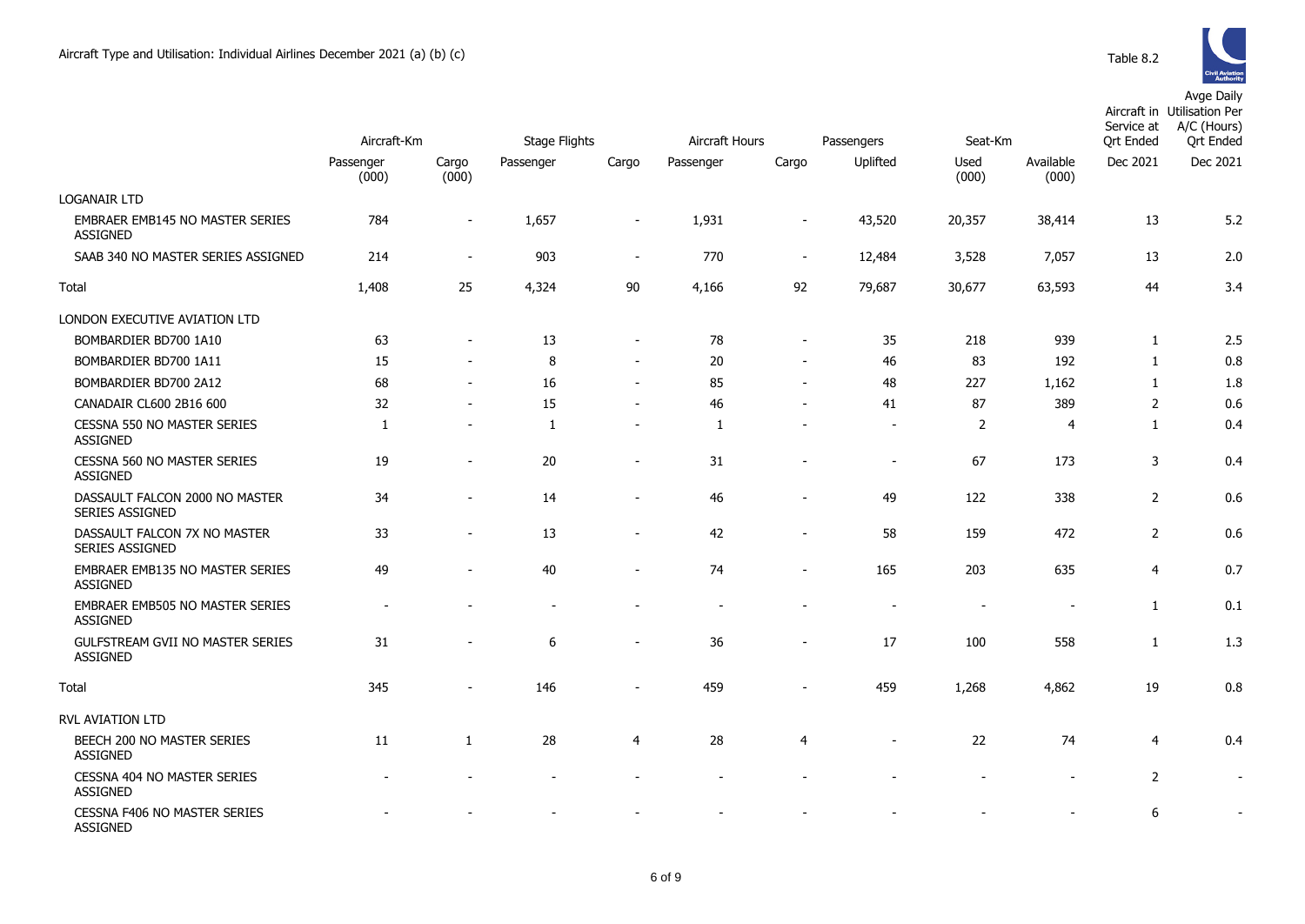

|                                                    | Aircraft-Km              |                          | <b>Stage Flights</b><br>Aircraft Hours |                          |                          |                          | Seat-Km                  | Service at<br><b>Qrt Ended</b> | Aircraft in Utilisation Per<br>A/C (Hours)<br><b>Qrt Ended</b> |                |          |
|----------------------------------------------------|--------------------------|--------------------------|----------------------------------------|--------------------------|--------------------------|--------------------------|--------------------------|--------------------------------|----------------------------------------------------------------|----------------|----------|
|                                                    | Passenger                |                          |                                        |                          |                          |                          | Passengers<br>Uplifted   | Used                           | Available                                                      | Dec 2021       | Dec 2021 |
|                                                    | (000)                    | Cargo<br>(000)           | Passenger                              | Cargo                    | Passenger                | Cargo                    |                          | (000)                          | (000)                                                          |                |          |
| RVL AVIATION LTD                                   |                          |                          |                                        |                          |                          |                          |                          |                                |                                                                |                |          |
| SAAB 340 NO MASTER SERIES ASSIGNED                 |                          | 9                        | $\sim$                                 | $\boldsymbol{7}$         | $\overline{\phantom{a}}$ | 21                       |                          |                                |                                                                | $\overline{2}$ | 0.5      |
| Total                                              | 11                       | 10                       | 28                                     | 11                       | 28                       | 24                       | $\overline{\phantom{0}}$ | 22                             | 74                                                             | 14             | 0.2      |
| RYANAIR UK LTD                                     |                          |                          |                                        |                          |                          |                          |                          |                                |                                                                |                |          |
| <b>BOEING 737 800</b>                              | 832                      | $\sim$                   | 595                                    | $\sim$                   | 1,413                    | $\sim$                   | 53,671                   | 76,087                         | 157,207                                                        | $\overline{7}$ | 6.0      |
| Total                                              | 832                      |                          | 595                                    |                          | 1,413                    |                          | 53,671                   | 76,087                         | 157,207                                                        | $\overline{7}$ | 6.0      |
| TAG AVIATION (UK) LTD                              |                          |                          |                                        |                          |                          |                          |                          |                                |                                                                |                |          |
| BOMBARDIER BD700 1A10                              | $\overline{\phantom{a}}$ |                          |                                        |                          | $\overline{\phantom{a}}$ |                          | $\overline{\phantom{a}}$ | $\overline{\phantom{a}}$       |                                                                | $\mathbf{1}$   | $\sim$   |
| BOMBARDIER BD700 1A11                              | 29                       |                          | $\overline{7}$                         |                          | 36                       |                          | 24                       | 111                            | 400                                                            | $\mathbf{1}$   | 0.6      |
| CANADAIR CL600 2B16 600                            |                          |                          | $\sim$                                 | $\sim$                   |                          |                          | $\overline{\phantom{a}}$ | $\blacksquare$                 | $\overline{\phantom{a}}$                                       | $\mathbf{1}$   | 0.1      |
| DASSAULT FALCON 7X NO MASTER<br>SERIES ASSIGNED    | 5                        |                          | $\overline{2}$                         |                          | 6                        |                          | 2                        | $\overline{4}$                 | 57                                                             | $\mathbf{1}$   | 0.6      |
| GULFSTREAM GV NO MASTER SERIES<br><b>ASSIGNED</b>  | 22                       | $\sim$                   | 8                                      | $\overline{\phantom{a}}$ | 28                       | $\sim$                   | 22                       | 60                             | 398                                                            | $\mathbf{1}$   | 1.1      |
| GULFSTREAM GVI NO MASTER SERIES<br><b>ASSIGNED</b> |                          |                          |                                        |                          |                          |                          | $\overline{\phantom{a}}$ | $\overline{\phantom{a}}$       | $\overline{\phantom{a}}$                                       | $\mathbf{1}$   | 0.2      |
| Total                                              | 56                       |                          | 17                                     | $\overline{\phantom{a}}$ | 70                       |                          | 48                       | 175                            | 855                                                            | 6              | 0.4      |
| TITAN AIRWAYS LTD                                  |                          |                          |                                        |                          |                          |                          |                          |                                |                                                                |                |          |
| AIRBUS A320 200                                    | 108                      | $\overline{\phantom{a}}$ | 33                                     | $\overline{\phantom{a}}$ | 153                      | $\overline{\phantom{a}}$ | 3,335                    | 11,523                         | 19,484                                                         | $\overline{2}$ | 2.1      |
| AIRBUS A321 200                                    | 144                      | 141                      | 73                                     | 86                       | 223                      | 221                      | 9,557                    | 24,190                         | 31,623                                                         | 4              | 3.0      |
| <b>AIRBUS A321 200N</b>                            | $\overline{2}$           | $\sim$                   | $\overline{2}$                         | $\sim$                   | 4                        | $\overline{\phantom{a}}$ | 22                       | $20\,$                         | 363                                                            | $\overline{2}$ | 0.3      |
| AIRBUS A330 300                                    | $\sim$                   | 291                      | $\sim$                                 | 79                       | $\overline{\phantom{a}}$ | 411                      | $\overline{\phantom{a}}$ | $\blacksquare$                 |                                                                | $\mathbf{1}$   | 12.3     |
| <b>BOEING 737 400</b>                              | $\overline{\phantom{a}}$ | 59                       | $\overline{\phantom{a}}$               | 113                      | $\overline{\phantom{a}}$ | 131                      | $\overline{\phantom{a}}$ | $\overline{\phantom{a}}$       | $\overline{\phantom{a}}$                                       | $\overline{2}$ | 2.4      |
| <b>BOEING 757 200</b>                              | 93                       | $\overline{\phantom{a}}$ | 32                                     | $\overline{\phantom{a}}$ | 134                      | $\sim$                   | 982                      | 5,612                          | 18,778                                                         | $\overline{2}$ | 2.1      |
| Total                                              | 347                      | 491                      | 140                                    | 278                      | 514                      | 763                      | 13,896                   | 41,345                         | 70,248                                                         | 13             | 2.9      |
| TUI AIRWAYS LTD                                    |                          |                          |                                        |                          |                          |                          |                          |                                |                                                                |                |          |
| <b>BOEING 737 8</b>                                | 2,229                    | $\overline{\phantom{a}}$ | 741                                    | $\overline{\phantom{a}}$ | 3,197                    |                          | 88,672                   | 275,569                        | 421,232                                                        | 13             | 6.8      |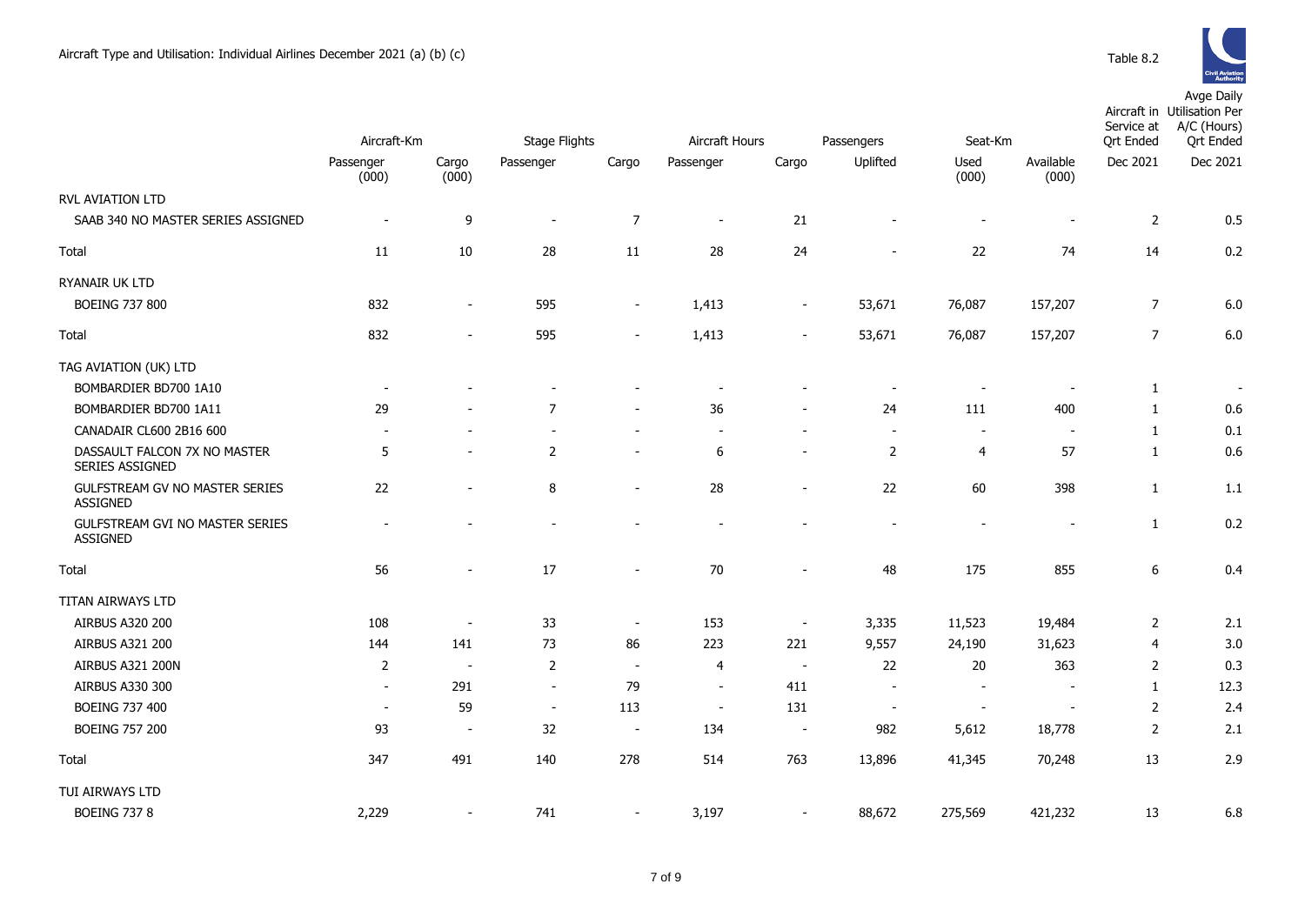|                                                           | Aircraft-Km              |                          | <b>Stage Flights</b>     |                          | Aircraft Hours<br>Passengers |                          |                          | Seat-Km       |                    | Service at<br><b>Qrt Ended</b> | Aircraft in Utilisation Per<br>A/C (Hours)<br><b>Qrt</b> Ended |
|-----------------------------------------------------------|--------------------------|--------------------------|--------------------------|--------------------------|------------------------------|--------------------------|--------------------------|---------------|--------------------|--------------------------------|----------------------------------------------------------------|
|                                                           | Passenger<br>(000)       | Cargo<br>(000)           | Passenger                | Cargo                    | Passenger                    | Cargo                    | Uplifted                 | Used<br>(000) | Available<br>(000) | Dec 2021                       | Dec 2021                                                       |
| TUI AIRWAYS LTD                                           |                          |                          |                          |                          |                              |                          |                          |               |                    |                                |                                                                |
| <b>BOEING 737 800</b>                                     | 2,548                    | $\overline{\phantom{a}}$ | 1,024                    | $\overline{\phantom{a}}$ | 3,800                        | $\overline{\phantom{a}}$ | 112,997                  | 280,557       | 481,513            | 25                             | 4.8                                                            |
| <b>BOEING 757 200</b>                                     |                          | $\overline{\phantom{a}}$ |                          | $\blacksquare$           |                              | $\overline{\phantom{a}}$ | $\overline{\phantom{a}}$ |               |                    | $\sim$                         | 0.2                                                            |
| <b>BOEING 767 300F</b>                                    | 145                      | $\blacksquare$           | 42                       | $\overline{\phantom{a}}$ | 205                          | $\blacksquare$           | 8,432                    | 32,013        | 47,594             | 3                              | 2.6                                                            |
| <b>BOEING 787 8</b>                                       | 1,857                    | 28                       | 280                      | 4                        | 2,324                        | 36                       | 47,748                   | 451,229       | 557,097            | 8                              | 7.2                                                            |
| <b>BOEING 787 9</b>                                       | 1,005                    | 276                      | 141                      | 45                       | 1,240                        | 353                      | 38,485                   | 276,810       | 346,645            | $\overline{4}$                 | 7.6                                                            |
| Total                                                     | 7,783                    | 304                      | 2,228                    | 49                       | 10,766                       | 389                      | 296,334                  | 1,316,178     | 1,854,081          | 53                             | 5.5                                                            |
| VIRGIN ATLANTIC AIRWAYS LTD                               |                          |                          |                          |                          |                              |                          |                          |               |                    |                                |                                                                |
| <b>AIRBUS A330 200</b>                                    | $\overline{\phantom{a}}$ | $\overline{\phantom{a}}$ | $\overline{\phantom{a}}$ | $\overline{\phantom{a}}$ |                              | $\overline{\phantom{a}}$ |                          |               |                    | $\overline{2}$                 | $\blacksquare$                                                 |
| AIRBUS A330 300                                           | 2,248                    | 259                      | 378                      | 44                       | 2,943                        | 341                      | 54,843                   | 352,853       | 598,032            | 9                              | 10.4                                                           |
| AIRBUS A350 1000                                          | 2,072                    | 168                      | 338                      | 34                       | 2,650                        | 222                      | 63,708                   | 375,375       | 694,016            | 8                              | 13.0                                                           |
| <b>BOEING 787 9</b>                                       | 4,361                    | 1,166                    | 617                      | 192                      | 5,511                        | 1,500                    | 101,758                  | 739,135       | 1,151,193          | 17                             | 12.6                                                           |
| Total                                                     | 8,681                    | 1,593                    | 1,333                    | 270                      | 11,103                       | 2,062                    | 220,309                  | 1,467,363     | 2,443,241          | 36                             | 11.4                                                           |
| VIRGIN ATLANTIC INTERNATIONAL                             |                          |                          |                          |                          |                              |                          |                          |               |                    |                                |                                                                |
| AIRBUS A330 300                                           | 323                      | $\blacksquare$           | 54                       | $\overline{\phantom{a}}$ | 419                          | $\overline{\phantom{a}}$ | 6,989                    | 46,950        | 85,806             | 1                              | 5.8                                                            |
| Total                                                     | 323                      |                          | 54                       | $\overline{\phantom{a}}$ | 419                          |                          | 6,989                    | 46,950        | 85,806             | $\mathbf{1}$                   | 5.8                                                            |
| <b>VOLUXIS LTD</b>                                        |                          |                          |                          |                          |                              |                          |                          |               |                    |                                |                                                                |
| BOMBARDIER BD700 1A10                                     |                          |                          |                          |                          |                              |                          |                          |               |                    | $\mathbf{1}$                   | 0.6                                                            |
| DASSAULT FALCON 900EX NO MASTER<br><b>SERIES ASSIGNED</b> |                          |                          |                          |                          |                              |                          |                          |               |                    | $\sim$                         | 1.1                                                            |
| EMBRAER EMB505 NO MASTER SERIES<br>ASSIGNED               | 5                        | $\blacksquare$           | 9                        | $\blacksquare$           | 8                            |                          | $\overline{\phantom{a}}$ | 10            | 33                 | $\mathbf{1}$                   | 0.5                                                            |
| HAWKER HAWKER 800 NO MASTER<br>SERIES ASSIGNED            | 25                       |                          | 23                       | $\overline{\phantom{a}}$ | 40                           |                          | $\overline{a}$           | 98            | 225                | $\overline{2}$                 | 0.6                                                            |
| Total                                                     | 30                       | $\blacksquare$           | 32                       | $\overline{\phantom{a}}$ | 49                           |                          | $\overline{\phantom{a}}$ | 108           | 258                | $\overline{4}$                 | 0.6                                                            |
| WEST ATLANTIC UK LTD                                      |                          |                          |                          |                          |                              |                          |                          |               |                    |                                |                                                                |
| <b>ATR ATR72 200</b>                                      |                          | 26                       | $\overline{\phantom{a}}$ | 93                       | $\blacksquare$               | 98                       |                          |               |                    | 2                              | 1.8                                                            |
| <b>BOEING 737 300</b>                                     |                          | 146                      | $\overline{\phantom{m}}$ | 224                      | $\overline{\phantom{a}}$     | 303                      |                          |               |                    | 6                              | 1.4                                                            |
| <b>BOEING 737 400</b>                                     | $\overline{\phantom{a}}$ | 129                      | $\blacksquare$           | 326                      | $\overline{\phantom{a}}$     | 317                      |                          |               |                    | 6                              | 1.5                                                            |